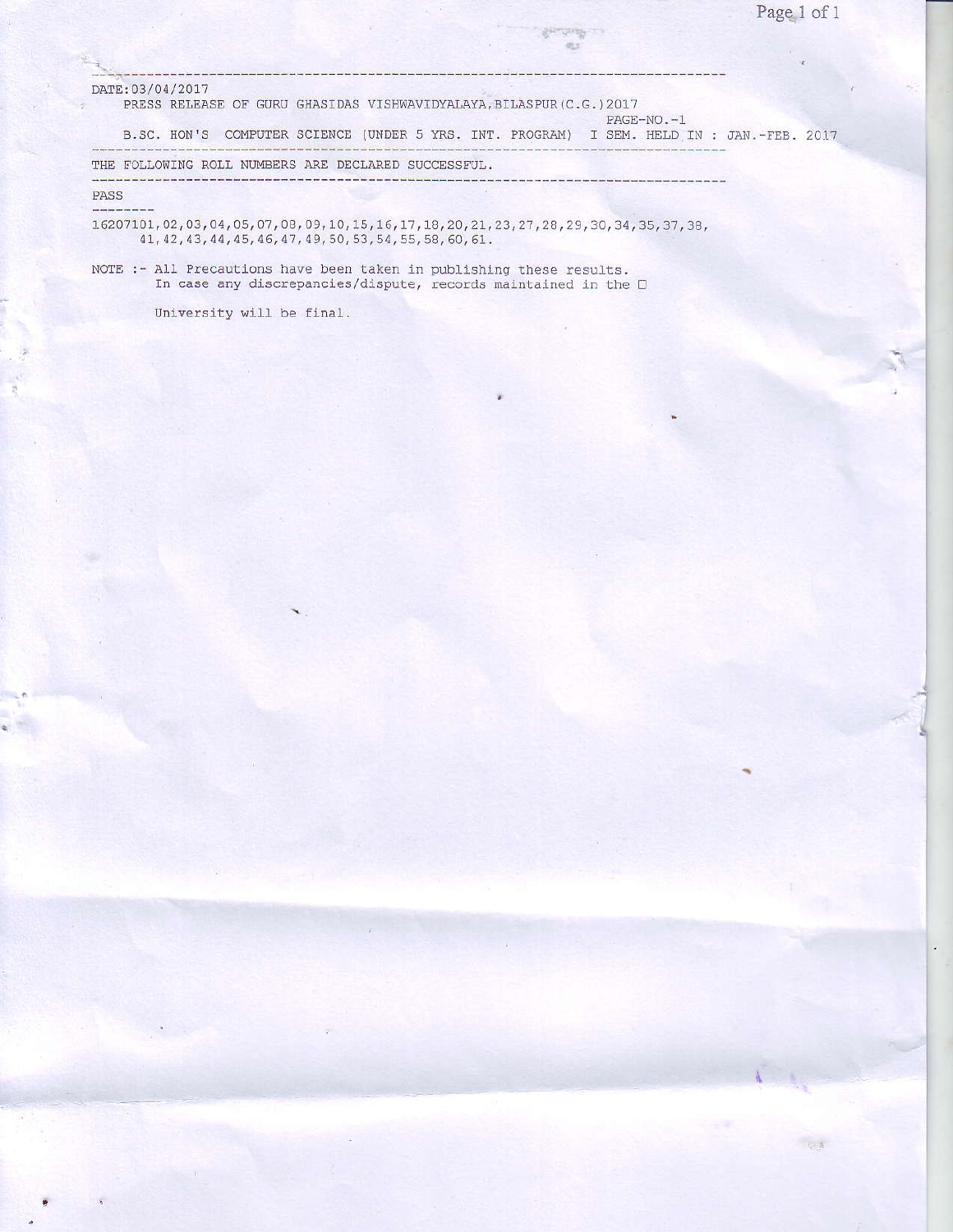| DATE: 05/04/2017<br>PRESS RELEASE OF GURU GHASIDAS VISHWAVIDYALAYA, BILASPUR(C.G.)2017                                                                                                   |               |
|------------------------------------------------------------------------------------------------------------------------------------------------------------------------------------------|---------------|
| MASTER OF COMPUTER APPLICATION III SEM. HELD IN : JAN. -FEB. 2017                                                                                                                        | $PAGF-NO. -1$ |
| THE FOLLOWING ROLL NUMBERS ARE DECLARED SUCCESSFUL.                                                                                                                                      |               |
| PASS                                                                                                                                                                                     |               |
| 15606002, 05, 06, 07, 09, 11, 12, 13, 14, 16, 17, 19, 20, 22, 23, 24, 25, 26, 27, 29, 30, 31, 32, 33,<br>34, 35, 36, 38, 39, 40, 42, 43, 45, 46, 47, 48, 50, 51, 52, 53, 54, 55, 56, 57. |               |

.--.?

WITHHELD

\_ -.-'-.

<u> De la la la la la la la</u>

15 60 60 01, 03, 15, 18, 4 9 .

NOTE :- A11 Precautions have been taken in In case any discrepancies/disput pubtishing these results. rgcords maintained in the !

University will be final.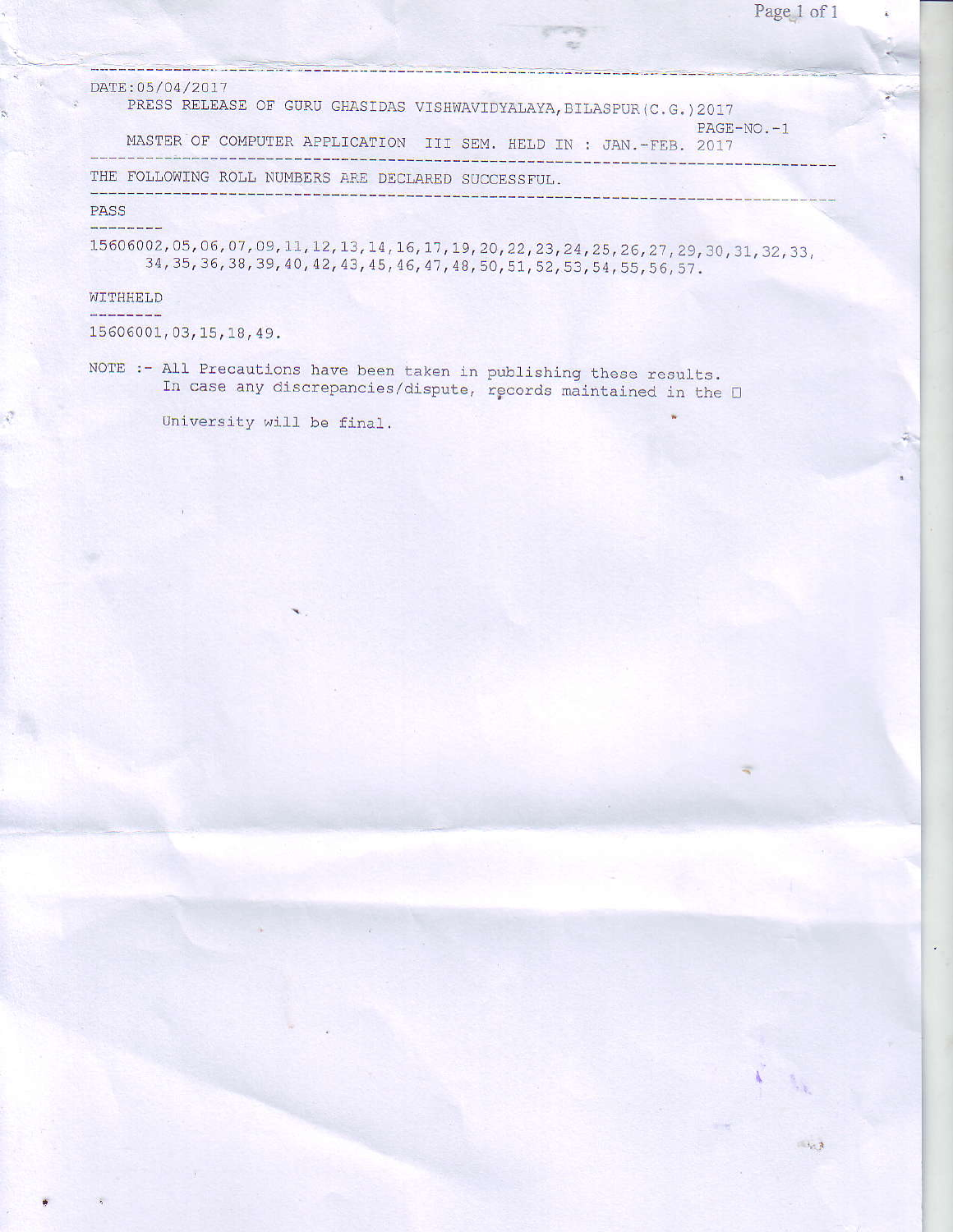|               | Note:<br>All Precautions have been taken in Publishing these results.                       | SD/-<br>CONTROLLER OF EXAMINATIONS | 15407024<br><u>FOLLOWING CANDIDATES ARE DECLARED PASS</u><br>ú, | ***********<br>MASTER OF SCIENCE<br>CSIT           | τ<br>GURU GHASIDAS VISHWAVIDYALAYA, BILASPUR (C.G.)<br>ř | 剪<br>$\mathcal{O}$ |
|---------------|---------------------------------------------------------------------------------------------|------------------------------------|-----------------------------------------------------------------|----------------------------------------------------|----------------------------------------------------------|--------------------|
| $\star$ ,     | In case any discrepancies/dispute,records maintained in the university will be final.<br>Ŧ. |                                    | $\mathbf{r}^{\mathrm{I}}$                                       | SCHOOL OF MATHEMATICAL &<br>COMPUTATIONAL SCIENCES | PRESS COPY<br>JULY-DECEMBER 2016                         |                    |
| $\mathcal{V}$ |                                                                                             |                                    |                                                                 | $\equiv$<br><b>ATKT</b><br>$\frac{3}{4}$           | PAGE<br>$\rightarrow$<br>v                               |                    |
|               |                                                                                             |                                    |                                                                 |                                                    | $\sim x$                                                 |                    |

ų,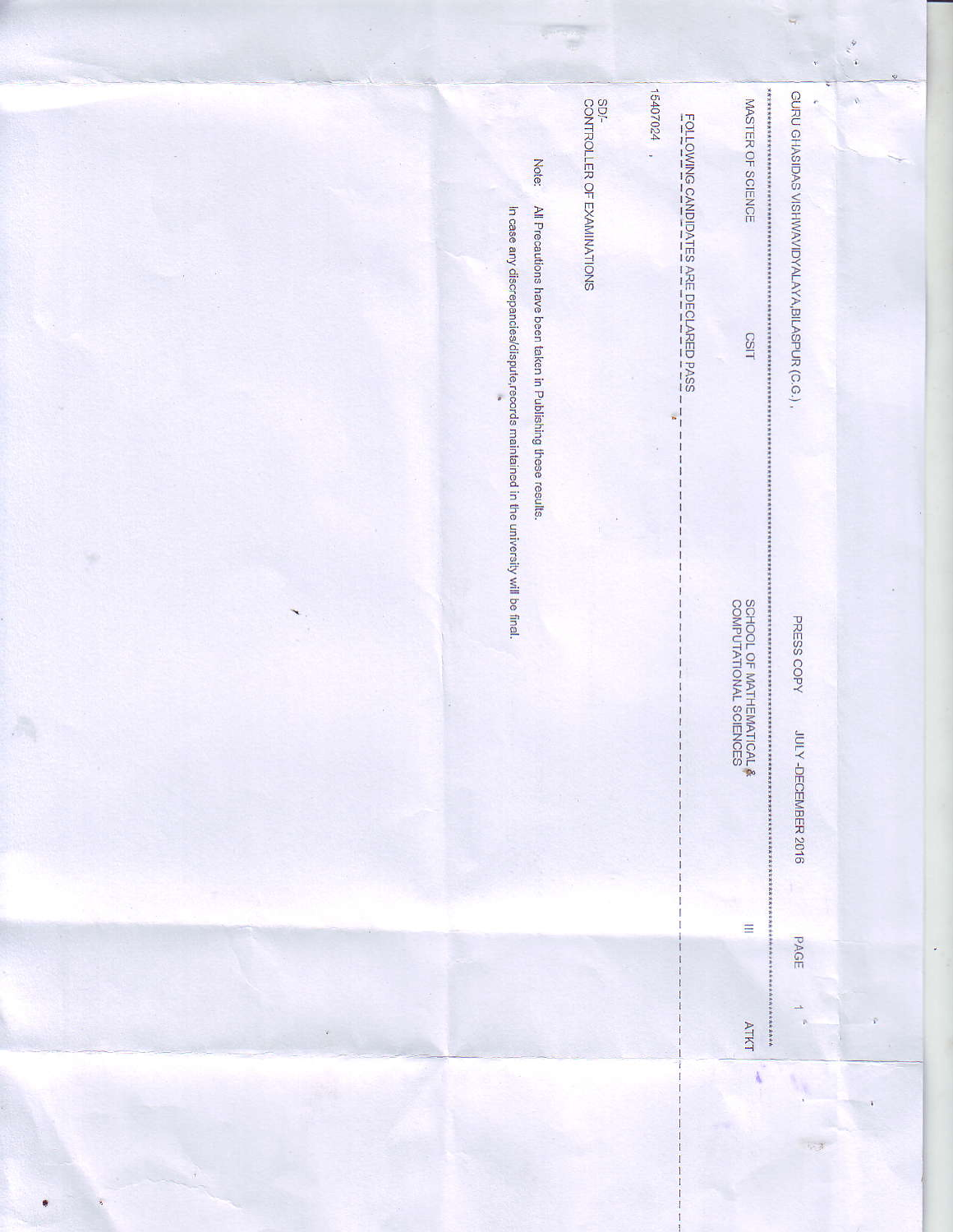|                |                                                                                            |                                                                                                                    |                                         |                                                                            | $\frac{e}{\sqrt{2}}$<br>¥                                             |
|----------------|--------------------------------------------------------------------------------------------|--------------------------------------------------------------------------------------------------------------------|-----------------------------------------|----------------------------------------------------------------------------|-----------------------------------------------------------------------|
|                | In case any discrepancies/dispute,records maintained in the university will be final.<br>ä | <b>SD/-</b><br>CONTROLLER OF EXAMINATIONS<br>Note:<br>All Precautions have been taken in Publishing these results. | 16407234<br>16407240,<br>16407245,<br>ŵ | MASTER OF SCIENCE<br><u>FOLLOWING CANDIDATES ARE DECLARED PASS</u><br>CSIT | *******************<br>GURU GHASIDAS VISHWAVIDYALAYA, BILASPUR (C.G.) |
| œ<br>$\lambda$ |                                                                                            |                                                                                                                    |                                         | SCHOOL OF MATHEMATICAL &<br>COMPUTATIONAL SCIENCES<br>14444                | PRESS COPY<br><b>IUL</b><br>Y-DECEMBER 2016                           |
|                |                                                                                            |                                                                                                                    |                                         | <b>ATKT</b>                                                                | PAGE<br>÷,                                                            |
|                |                                                                                            |                                                                                                                    |                                         |                                                                            | 中国                                                                    |